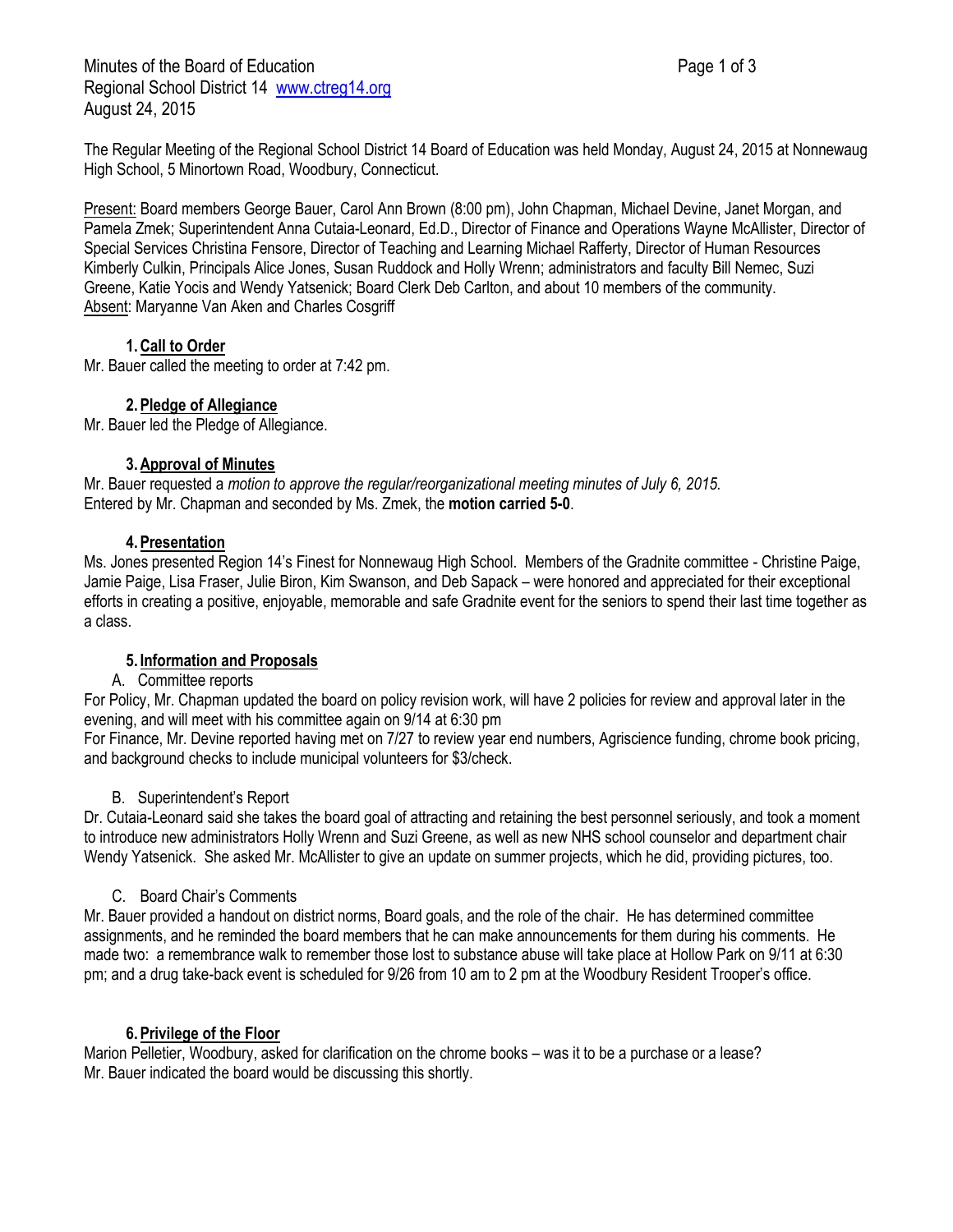Mr. Chapman entered the following motion: *that the Region 14 Board of Education award the contract for the purchase of*  1600 Dell Chromebooks utilizing the CT Dept of Administrative Services Contract Award #11psx0248 to: DELL Marketing *LPO, One Dell Way, Round Rock, TX*

*1600 Dell Chromebooks \$574,400*

*1600 Google Chrome OS Management Console License (Education) \$44,800*

*1600 Dell USB Optical Mouse \$12,800*

*Total \$632,000* 

Second by Ms. Zmek. Mr. McAllister explained the process for leasing the chromebooks with the option to buy at the end of three years for \$1 each, and that this is a government lease and a vehicle to acquire these devices. Dr. Cutaia-Leonard added that the grade two teachers were also anxious to use the devices and will utilize them in class only.

There was discussion about the three year span of the lease, and how the budgeted number compares with this acquisition. **Motion carried 6-0.**

Mr. Chapman entered the following motion: *that the Region 14 Board of Education approve the resolution authorizing the execution and delivery of Master Lease Agreement No. 565975-11568* 

*Lessor: Dell Financial Services, LLC, One Dell Way, Round Rock, TX*

*Dell Chromebook Lease payment structure: 0.00% interest; 3 annual level payments; lease payments due July of 3 successive years beginning in 2016: \$210,667 year 2: \$210,667 year 3: \$210,666 for a total of \$632,000* Seconded by Ms. Morgan, who again expressed concern over the change between what the Finance committee heard and what was brought to the board in terms of the length of the lease. Mr. Devine also commented that the source of funding was not understood in committee; he felt the motion should have been for the four year period and then modified to change it to three. **Motion carried 6-0.**

Ms. Morgan entered the following motion: *that the Region 14 Board of Education award the contract for the installation of interior camera and fiber infrastructure utilizing the CT Dept of Administrative Service Contract Award #09PSX0292 to: Tyco Integrated Security, 10 Research Parkway, Wallingford, CT as follows: BES \$30,762; MES \$31,471; WMS \$37,534 for a total of \$99,767* Second by Ms. Zmek. **Motion carried 6-0.**

Mr. Chapman entered the following motion: *that the Region 14 Board of Education approve Board Policy 6141.328 Bring Your Own Device as presented.* Second by Ms. Morgan. Mr. Chapman explained that the administrative regulation is being separated from the policy, the original policy is intact, and the paragraph regarding photography is now in the regulation. **Motion carried 6-0.**

Mr. Chapman entered the following motion: *that the Region 14 Board of Education approve Board Policy 6141.321 Acceptable Use as presented.* Second by Ms. Morgan. He explained that the changes made were to add robustness to the administrative regulation, and stressed that forms should be in the regulation, not the policy. **Motion carried 6-0.**

## **10. Announcement of Future Meetings**

Mr. Bauer reviewed upcoming meetings: **Tuesday**, September 8, 2015, BoE Regular Meeting, 7:30 pm, NHS LMC Monday, September 21, 2015, BoE Regular Meeting, 7:30 pm, NHS LMC Monday, October 5, 2015, BoE Regular Meeting, 7:30 pm NHS LMC Monday, October 19, 2015, BoE Regular Meeting, 7:30 pm, BES

He also noted the CABE Convention dates: November 20-21, 2015 and asked members to get their registration information to central office this week.